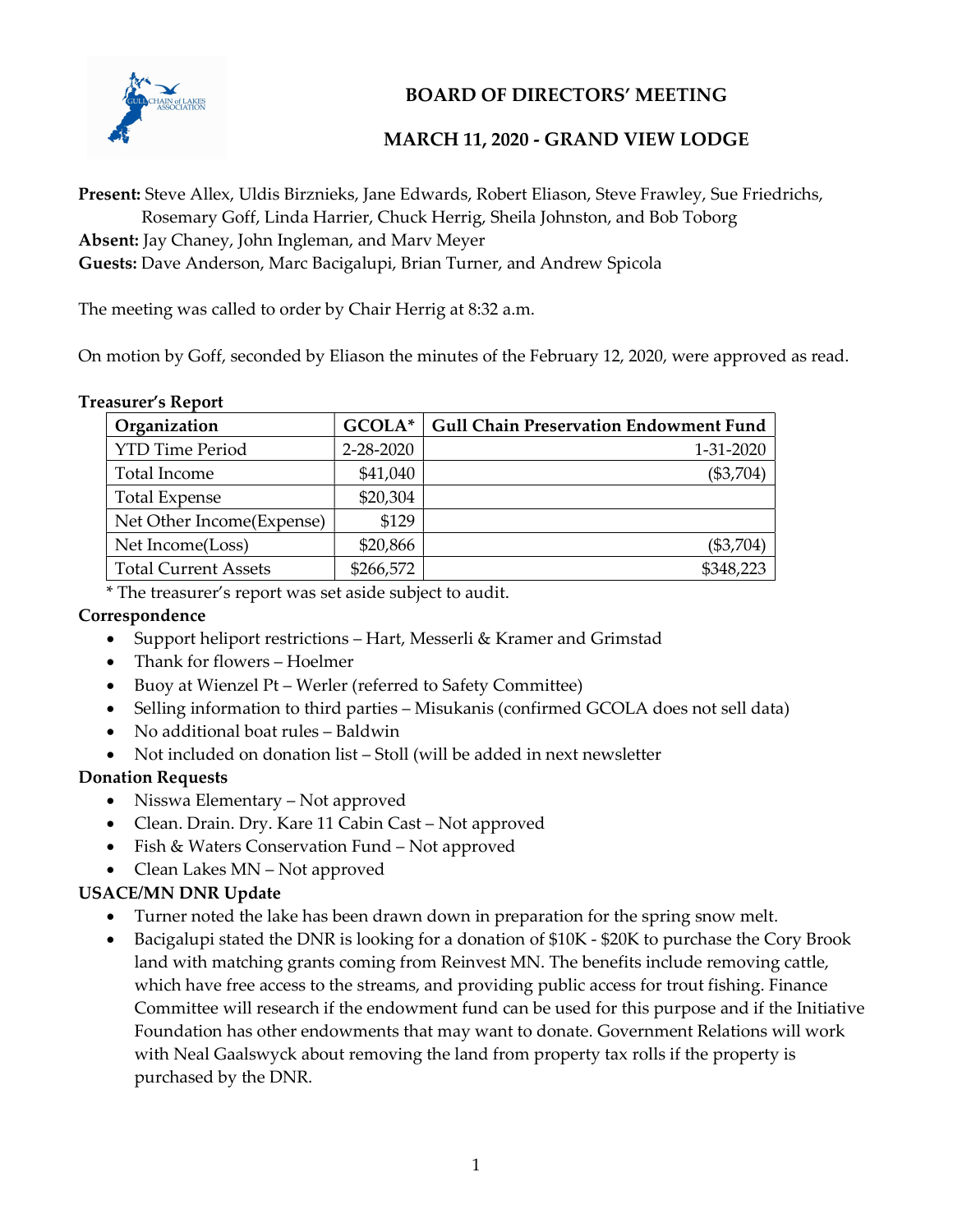

# BOARD OF DIRECTORS' MEETING

# MARCH 11, 2020 - GRAND VIEW LODGE

### Event Updates

 June 19 State of the Lakes – The Government Relations committee will provide a speaker for the event and Friedrichs will monitor the booth.

## East Gull Lake Helipad

 Motion by Birznieks and second by Eliason to notify the City of East Gull Lake that GCOLA does not approve the proposed ordinance amendment that allows helipads, approves the Messerli & Kramer ordinance amendment to prohibit helipads and if the original ordinance amendment to allow helipads is approved then amend it to include an additional condition which would restrict helipads to at least 1000 ft. from the high-water mark of water bodies defined as lakes by the DNR. Motion approved.

### AIS Committee:

 Allex reported the DNR grant for spraying curly pond weed has been approved. Allex and Birznieks discussed the results of check stations throughout Minnesota. Allex will work with the DNR to establish a check station near the Gull Lake chain and will coordinate training with Bergstrom at the area resorts.

### Communications Committee:

 Goff is working with Jeremy Wiczek and the county regarding a safe wake sign by the Zorbaz bridge. Dave stated 72 email recipients clicked the link to notify their legislator that they support increased AIS fines.

## Environmental Committee:

 Johnston reminded everyone of the tree-giveaway on May 16 at Ski Gull. Anderson is working on adding Score Your Shore into the website. Johnson is working with Turner to review the loon protection and process to handout loon cards at Government Point.

## Finance & Audit Committee:

 Motion by Toborg and second by Herrig to authorize Friedrichs to acquire one-year certificates of deposit (CD) every calendar quarter with the goal of maintaining 80% of the AIS funds in CDs and 20% in the AIS savings account. Motion approved.

#### Fisheries Committee:

Herrig noted that walleye fry stocking will happened this spring.

## Gala Committee:

 Edwards asked Board members to review the Gala packet and send comments to her. Friedrichs will research if GCOLA can get event cancellation coverage due to COVID. Edwards is exploring an outdoor fundraiser in August to supplement the Gala.

## Government Relations Committee:

 Birznieks reviewed the status of bills at the state legislature. Limit wakes 200 feet from shore has been approved by the Senate, but pending in the House. The watercraft operators bill is being heard in the environmental Committee today by the MN House and includes a scientific study by MAISRC and the St. Anthony Falls Laboratory on the impact of large wakes on lake shoreline and lake sub-surface. Increased AIS fines will likely be approved. No stocking of muskies in Gull Lake is probably stalled in the Senate.